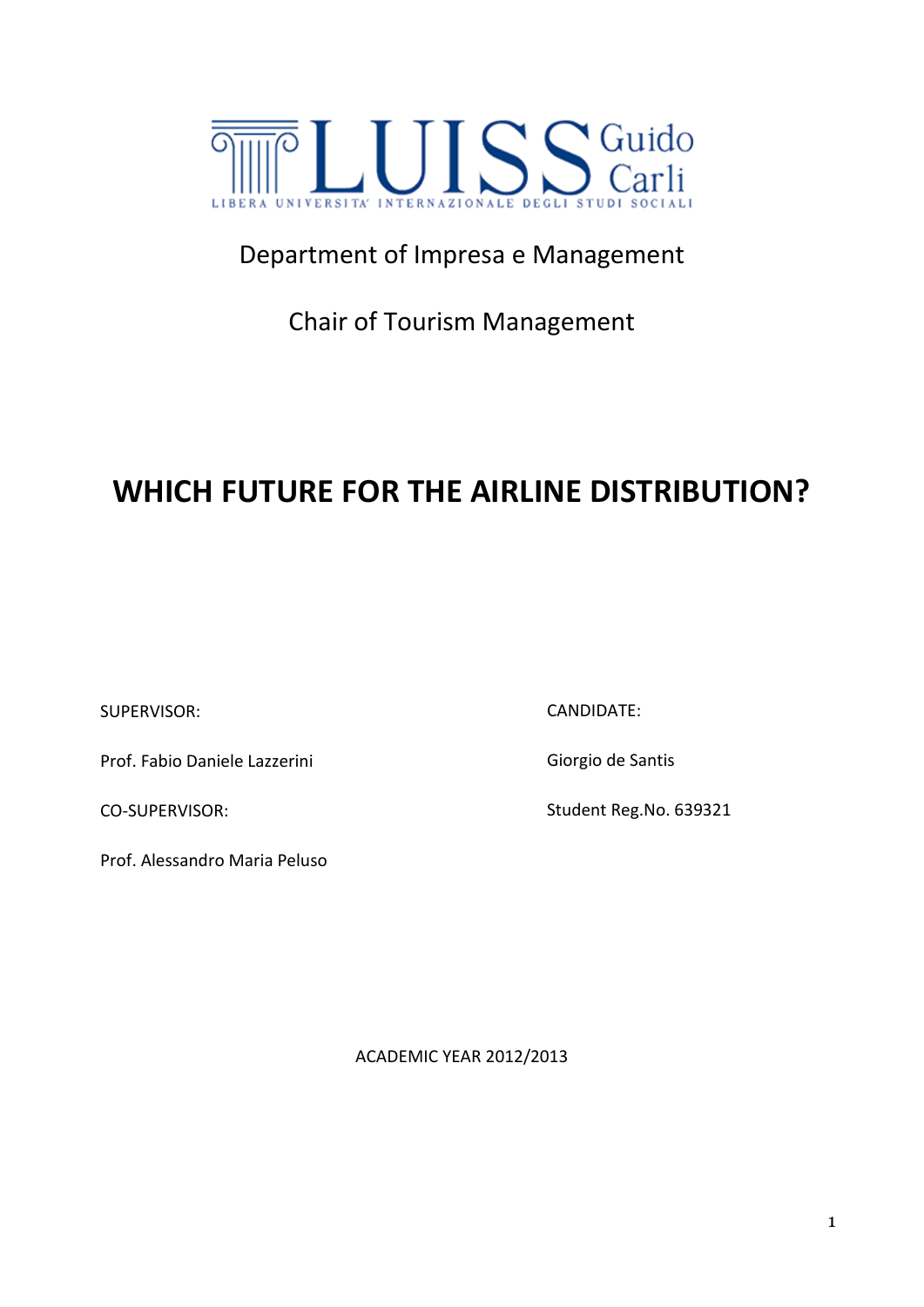#### **Background**

Airline distribution has a set of peculiarities that not only make it a very interesting case to study but also make quite inappropriate to apply extensively best practices and categories coming from other industries without understanding first actors, relationships and trends of this particular environment.

Specifically, airline distribution can be considered as the first "e-commerce" network ever realised. While it used to be one of the most innovative industries with regards of distribution technology and commercial practice, recently the airline and travel distribution seems to be in strong need for innovation. This is hampered by the fact that many consolidated practices and the fragmentation of many parts of the travel chain make really difficult to innovate.

Tnooz, a specialised source of information for the travel world, cites that nearly 60% of airline distribution is carried through indirect channels leaving a remarkable 40% to be sold through direct channels. If this from one side makes airlines one of the industries where the e-commerce is more widespread, on the other it means that fragmentation is a reality, as it can be observed in figure 1.



**Figure 1. The airline distribution AS IS**

Many actors operate between airlines and final customers: Global Distribution Systems (GDS) that are the technology distributors of the airline content in the indirect channels, online and off-line travel agents as well as travel management companies (TMC) that manage corporate business travel. Other than these ones, new technology players such as the meta-search engines have joined the marketplace by re-aggregating the fragmented content and make it easily available to the final customers.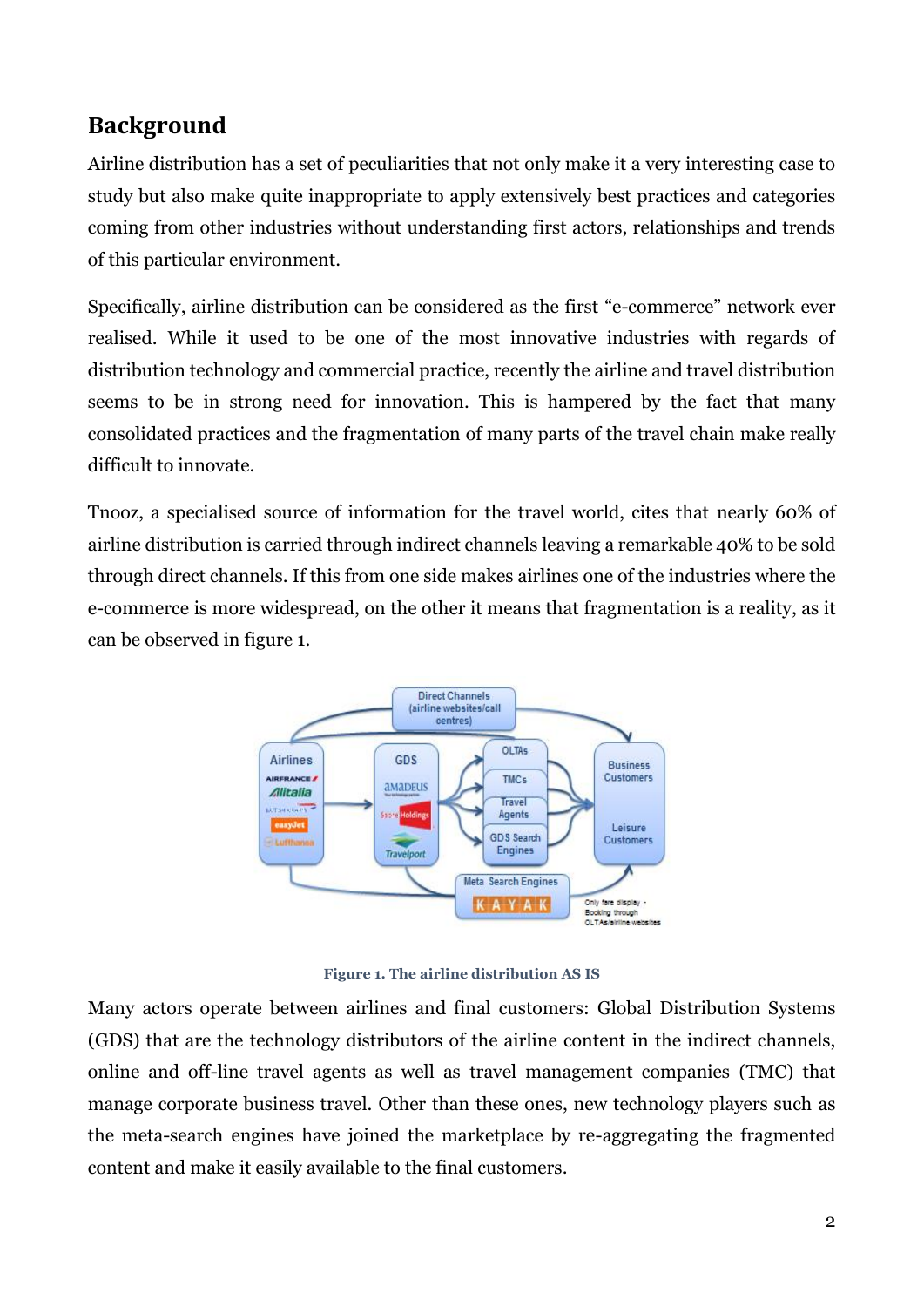### **Objectives and structure of the research**

This work has the ambition to provide a comprehensive overview of the future scenarios that could shape the airline distribution in the coming years.

In order to accomplish this demanding objective, in the first place a historical analysis of the airline distribution, contained in chapter 1, has been carried out. By investigating the importance that distribution had in the airline development and by reconstructing the evolution of the distribution mix over time, some important trends and facts have been found and used to forecast the future of airline distribution. Several sources have been investigated and when possible data analysis on primary sources has been conducted.

After presenting the main events that shaped the airline distribution in the last 60 years, an in-depth analysis of the current travel distribution chain permitted to reveal the main actors, relationships and trends that characterise this environment. Furthermore, pro and cons of each channels from both the airline and the customers' perspective have been compared. The second chapter concludes that a change is needed as airlines, customers and intermediaries are simultaneously unsatisfied by the status quo and a change is needed.

Building on this assumption, the third chapter deeply investigated the future distribution possibilities. To construct the model, it was necessary to map the forces that shape and will shape the entire travel distribution environment (see [Figure 2\)](#page-6-0) This allowed to challenge the feasibility, benefits and cons of each proposed alternative model against the current distribution model.

To derive a final answer on the topic, each of the possible models of distribution have been regrouped in a flowchart (see [Figure 3\)](#page-8-0). In fact the future of the airline distribution depends by the degree of implementation of some key industry-wide projects. The feasibility of each of the scenarios outcomes as well as the relationships between the different events and projects have been analysed.

A separate analysis has been then carried out in order to explore the innovative possibility of seeing airlines evolving to become the one stop-shop for travel. Starting from the views of some industry reports, the feasibility and the potential of such kind of initiatives have been discussed.

A second part of the analysis takes the airline carrier perspective and aims to find the optimal distribution mix for each type of airline. As it has been realised from this research that much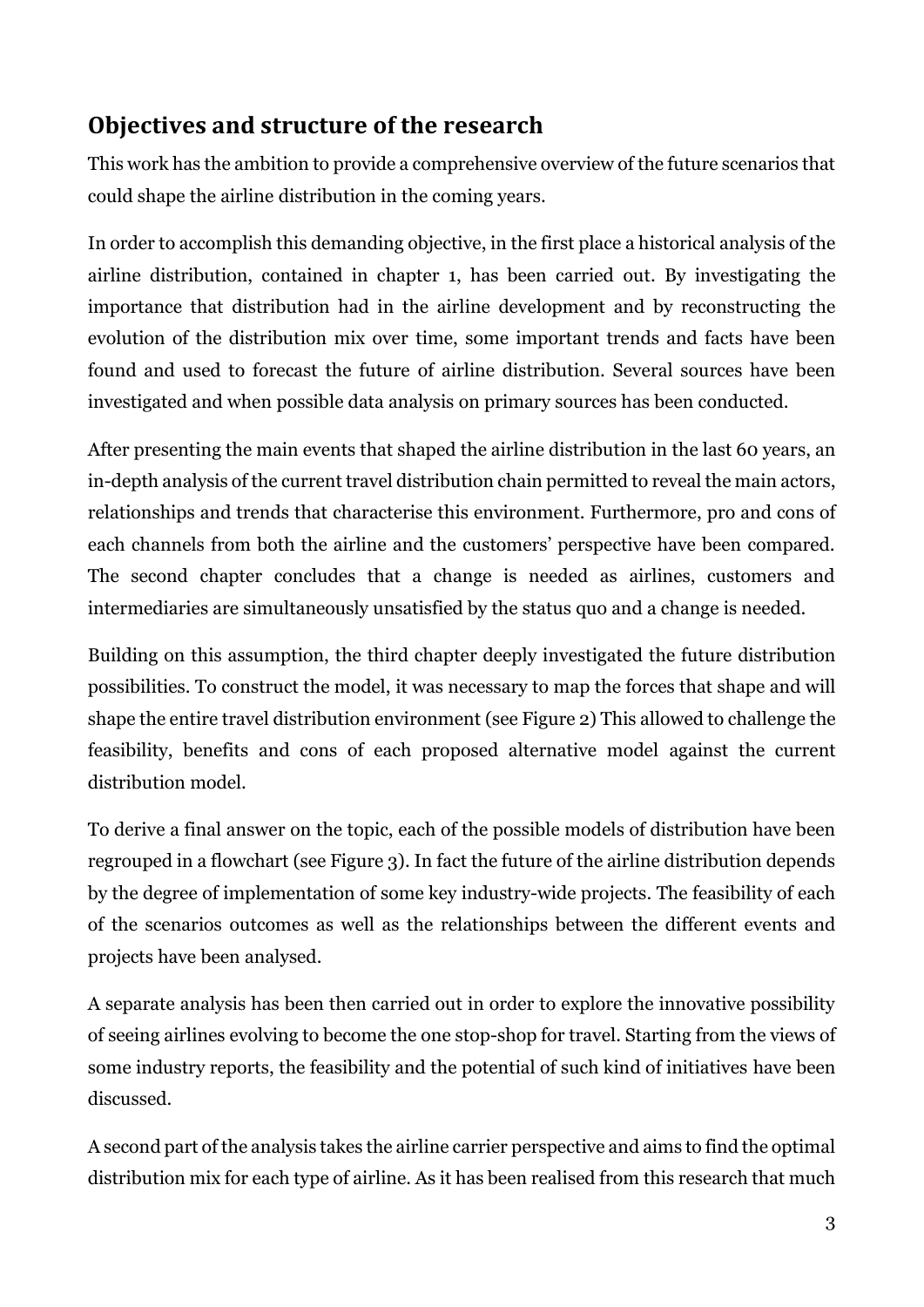effort is still needed to align network strategies with the commercial and distribution ones, recommendations have been provided for both network carriers, regional and low-cost carriers.

Moreover in the remainder of the chapter, it is suggested a new commercial process for airlines that aims to maximise the profitability by allowing for greater integration between airlines departments.

Finally, the conclusions provide a final answer on how the airline distribution will plausibly evolve and how airlines can achieve greater profitability by harmonising their distribution policies with their strategies in a fast pacing market.

## **Methodology**

To support the conclusions different analyses and literature reviews have been carried out. Several carefully selected industry resources and reports have been examined as well as the most recent press releases from specialised reviews and websites and some of the most authoritative books on this topic. Outside industry-related materials, some consulting documents and other industries resources have been scrutinised with the aim of providing recommendations supported by applicable other industries best-practices. When possible basic data and regression analyses have been executed, especially to determine the past trends of the distribution main variables and to find any relevant relationships between them.

This thesis has been conducted under the guidance of Professor Fabio Daniele Lazzerini, former Managing Director at Amadeus Italy and Enrico Bertoldo, Head of Operations at Amadeus Italy. In particular, interviews conducted with Mr. Enrico Bertoldo have been critical to give a practitioner's perspective to this work, by helping the author to enlighten airline distribution trends with the support of some useful information and opinions that would be otherwise impossible to find in any publicly available source of information.

Furthermore informal talks with two managers from two different leading European airlines, a low-cost carrier and a legacy airline, have been extremely useful to "taste the ground" over possible evolutions of the airline distribution environment and to confirm some assumptions made on the airlines' commercial process.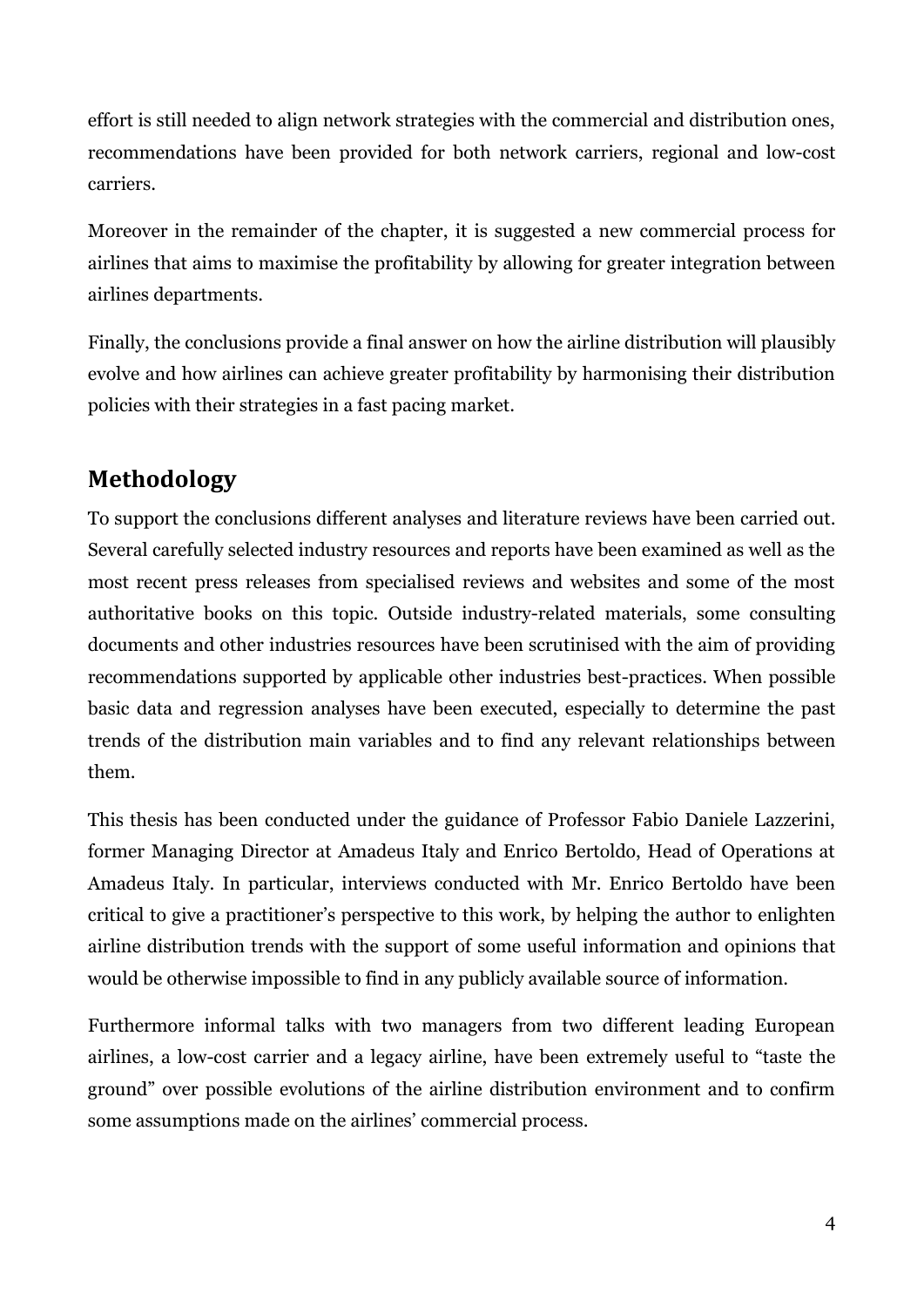Finally, the author direct experience on the field, maturated trough the participation to an e-commerce research project jointly organised by Alitalia, the Dutch Embassy and the LUISS University and through working experience in the London office of one of the world's leading aviation consulting firms, has proven to be profitable to further calibrate the assumptions and the findings with the help of a more realistic vision of the airline business.

#### **Findings**

This thesis has first closely examined the historical role of distribution for the airlines and their markets, as well as the present situation's challenges. The research revealed that the airline distribution has come to a crucial point of its life, where change is needed as the current status quo hardly satisfies any customers, traditional and low-cost airlines, GDS, traditional and online travel agents.

Globally considered the airline (and the travel) distribution seems to not satisfy anyone of the actors involved. Leisure customers complain the difficulty in making travel arrangements that are aligned to their preferences and budgets and business customers pretend to have better transparency on the total cost of airline bookings and to seamlessly book ancillaries and other travel products through dedicated tools. Airlines are frustrated by the cost of distribution and by the fact to not being able to differentiate themselves in the indirect channels, while in the other side travel agents don't like the attempt of the airlines to go direct and to reduce the provision of commissions. In this rapidly evolving world, GDSs are threatened by the rise of direct channels and by the possibility that direct connect methods replace themselves.

It is then without surprise that the entire travel distribution chain is then characterised by the coexistence of "unhealthy" relationships among their actors that makes really hard to innovate harmoniously to ultimately meet the evolving customers' needs globally. The travel industry is probably one of the few industries where the relation suppliers-intermediariescustomers is "broken" and where it's very difficult to work together towards the common objective of increasing bookings volume and value by ultimately satisfying the customer.

It goes without saying that the airline distribution needs a change. Executives of both airlines, GDSs and travel agencies all envision a change. The question is whatever this change will be achievable and how much time will be needed. Nevertheless the simultaneous presence of aligned needs makes the change more achievable. In particular, it can be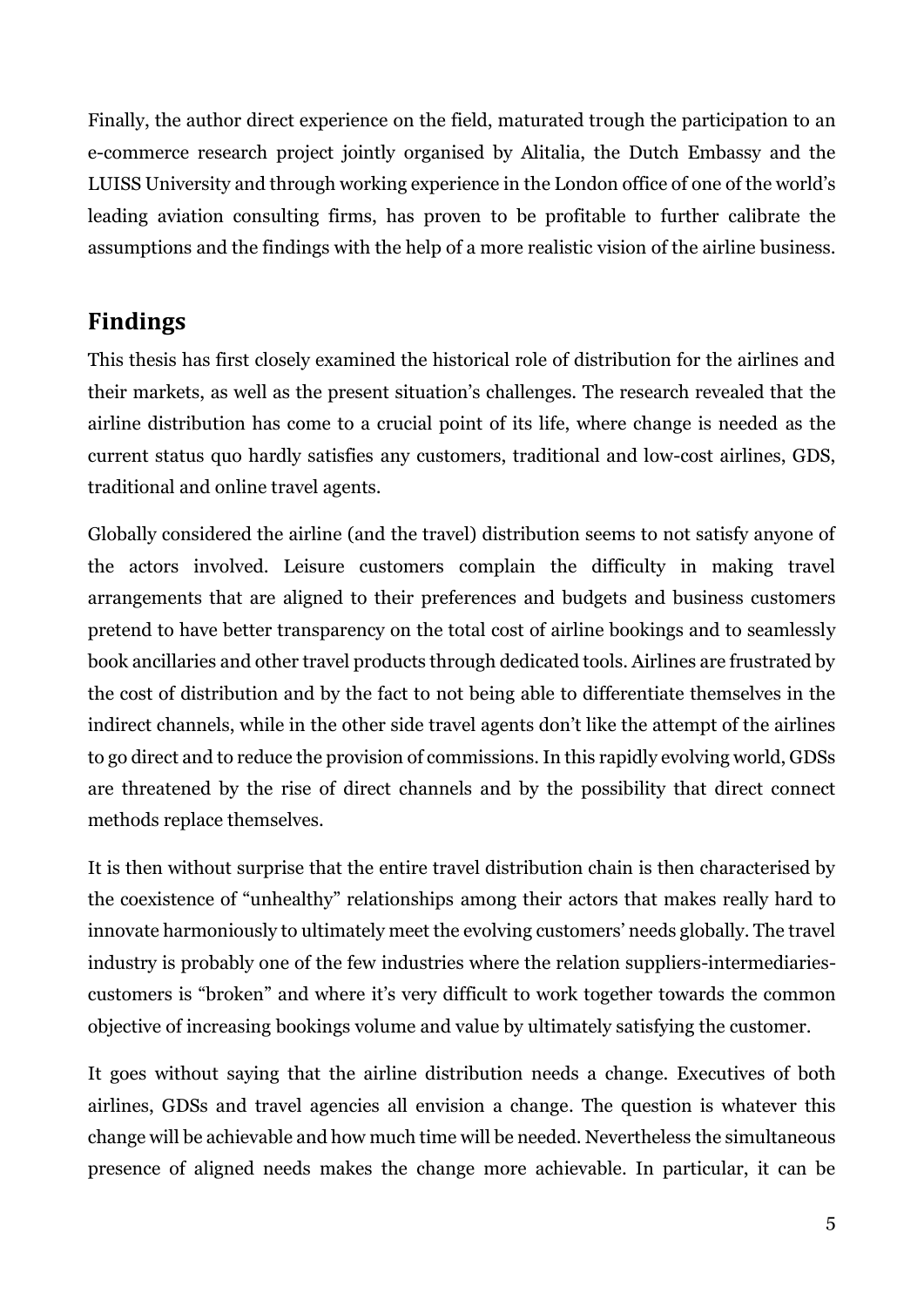observed that the need for personalisation of the travel experience coupled with comparability capability matches the needs of the airline carriers to offer their ancillaries services and to provide more information about their services in the indirect channels. This coexistence of these needs could be of fundamental importance to speed up the development of a "revised" distribution model that could "morph into commerce".

The analysis of historical and the current trends has identified that:

- Legacy airlines, traditionally highly reliant on indirect channels, are keen to reduce the costs involved in distribution by switching to direct channels as much as they can and by negotiating lower fees with GDS.
- Low cost carriers either stick to a pure direct distribution model or, as a great part of them are adopting some peculiarities of the network carriers, they are commencing to distribute through indirect channels to intercept high-yield business customers. They are also starting to join global alliances, which means that at least for the short term they will need to use GDS.
- The rate at which these changes are happening depends also by the region. Western carriers are the leaders of the disintermediation processes while Asian and rest of the world carriers will be expected to remain bounded to indirect distribution for more time as the internet penetration doesn't allow to achieve a predominance of direct distribution in a short period of time.
- GDS have realised that they will not enjoy the monopoly they had in the former years and on one side are trying to retain their role as gateway to business customers and on the other side they are diversifying extensively their business by focusing on the provision of IT systems for airlines and travel actors that also comprehends modules used to manage airlines' direct channels.
- Recent studies, such as PhocusWright's reports, have shown that the switch to direct distribution has stalled. Now the airlines have realized they cannot grow their direct distribution further without increasing the cost of distribution, thus they need to find a new way to distribute their products.
- In the travel intermediaries' environment, there are two different situations: online travel agents are experiencing high growth while bricks and mortar travel agents are going to consolidate or to change their business model to niche or business travel agents.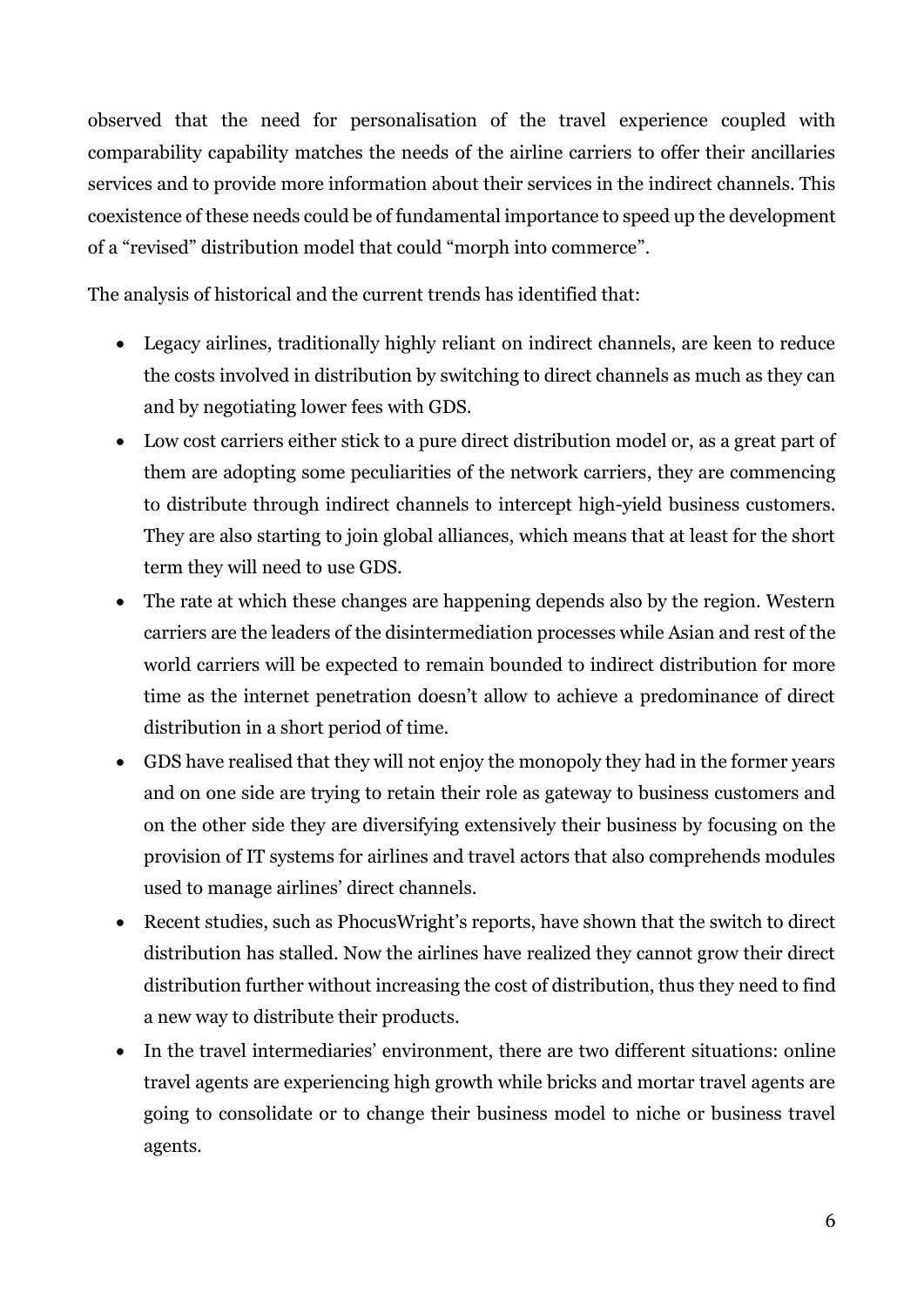- Customers are demanding more personalisation, comparability and transparency. New mobile channels are growing as they are increasingly preferred by customers. As the whole travel industry chain is now more than ever motivate to adopt a customercentred approach, meaning that customer needs and wants will be one of the main determinant of airline distribution evolution.
- New entrants like of Google, Amazon or Facebook have already entered or may consider to enter this market as they have the resources, competences and the fit to occupy a primary role in the travel distribution as this becomes more and more digital all over the world. These big players are not the only ones that are joining the market: many small online-based b2c or b2b firms are entering the market, providing valuable alternatives to the GDS and other traditional distribution actors.
- The legal and the general environment forces have always played an important role in the airline distribution, since the first deregulation in US was enforced. For this competition rules all over the world can play an important role while deciding which shape the new distribution will take in the next years.

All these forces have been mapped to constitute a base on which build the different scenarios. An overview of these can be appreciated in the figure below.



<span id="page-6-0"></span>**Figure 2. The forces that will shape the future airline distribution model**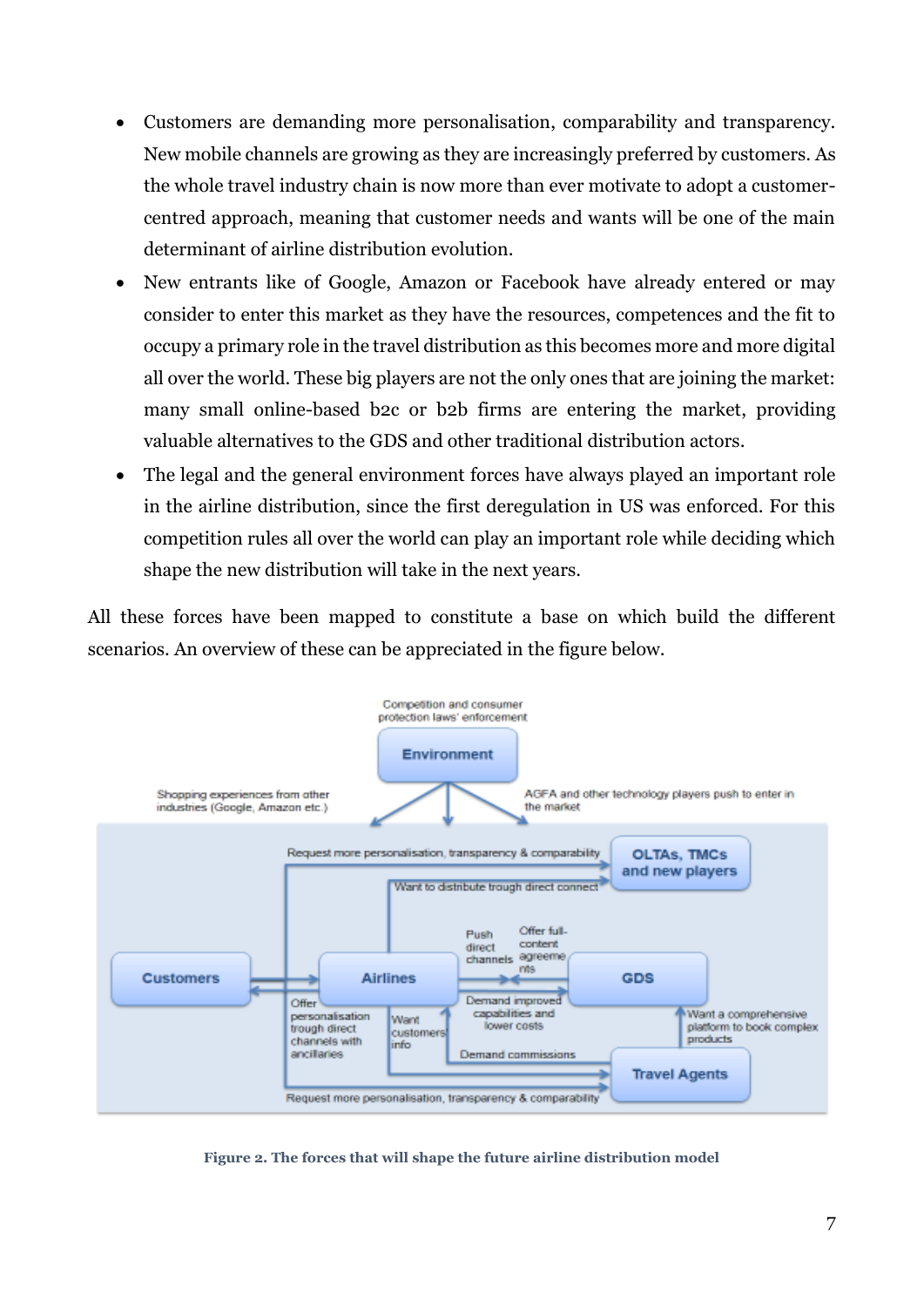As it can be noted, trends are sufficiently clear. There are a number of forces, sometimes converging sometimes diverging, that are likely to shape the airline distribution in the future. This comprehends the disintermediation, fuelled by airlines pressure to reduce costs involved in distribution as well by airlines' need to better control distribution and to better respond to customers' arising need for personalisation. On the other side, the "hybridisation" of some low-cost carriers as well as the strong customers' need to compare different offerings act as a counterbalance. Also GDS full-content agreements seemed to be efficient ways to slow down the inevitable growth of direct channels.

What is less clear it's to determine how the airline distribution will appear in the medium and long-term and when exactly change will happen. Several alternative proposals from authoritative institutions documents have been scrutinised and from interviews with experts and from a careful consideration of the pro, cons and feasibility, the most extreme positions sustained by an IATA-commissioned report and from some airlines can be easily labelled as unrealistic, at least in the short term. In particular, the value-creation hubs proposal (VCH), which sees the airlines' alliance to take up, in a few years the GDS role almost completely, can be rejected purely on the basis of the high investment costs and coordination efforts that this project requires.

More in general, this research concluded that any model that completely or almost excludes GDS from the distribution environment in the next five years can be rejected. This is also because most of the world's large airlines have signed full-content agreements that basically oblige them to make available all their content through the GDS.

However, the IATA New Distribution Capability<sup>1</sup>, innovations in the commissions' model, the entrants of new players in the market and even the VCH model can have chances to be realised and to change drastically the distribution environment.

In definitive, the answer about which distribution model will prevail in the future depends by a considerable number of variables which can be grouped in these three main categories:

- **The level of integration of the industry to successfully perform industrywide changes, such as the IATA New Distribution Capability**
- **The ability of GDS to continue to be the only viable gateway to reach business customers, other high yield markets and overseas markets**

<sup>&</sup>lt;u>.</u> <sup>1</sup> A collaborative industry initiative to build an open Internet-based data exchange standard to allow more personalisation in the indirect distribution channels.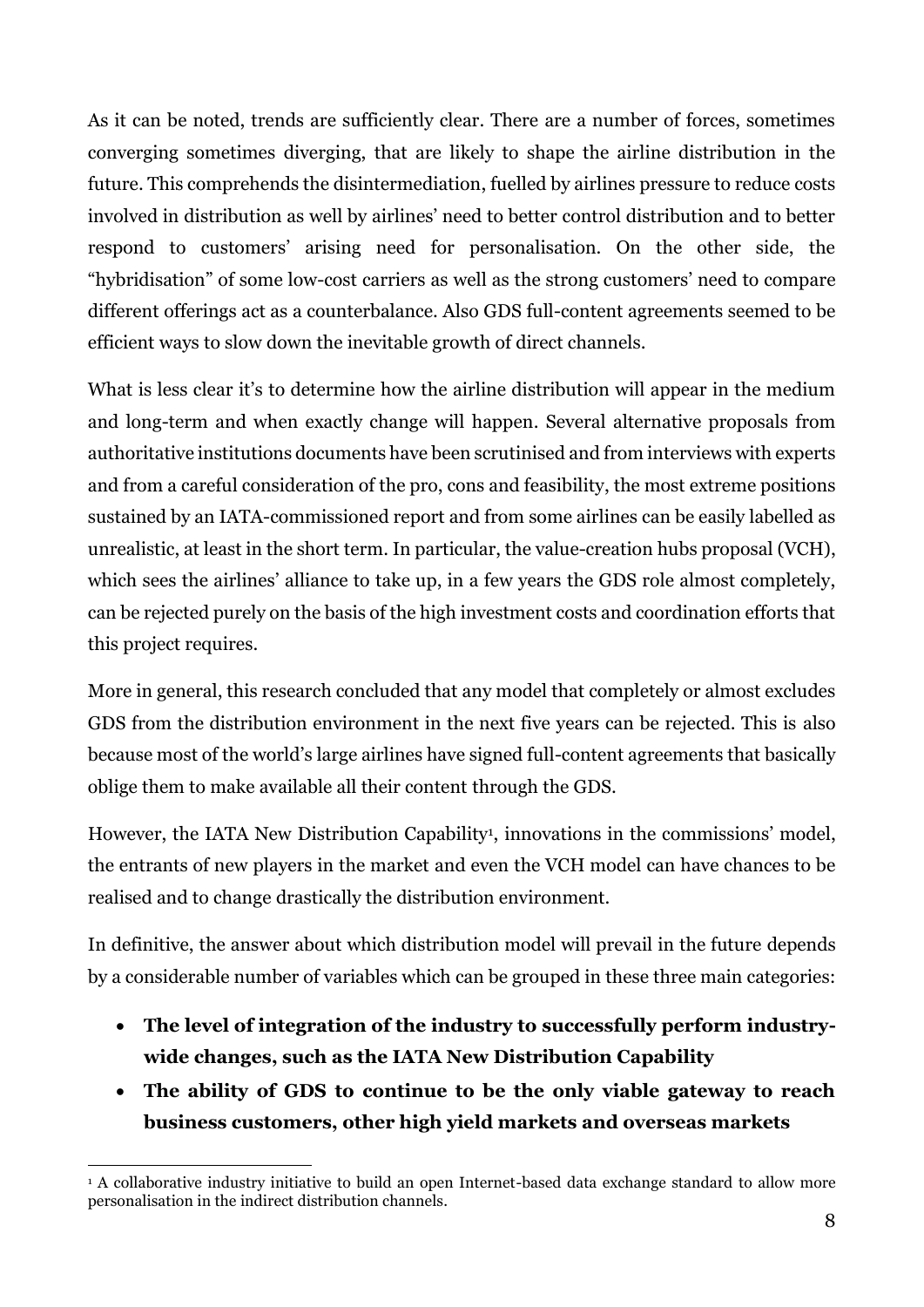**The reaction of the other actors to any subsequent industry-wide changes in the airline distribution** such as the implementation of any direct connect distribution service after the IATA NDC is implemented.

The different scenarios that can arise from the different combination of the three factors above have been explained extensively in the thesis and summarised in the figure below.



**Figure 3. The possible future scenarios of the airline distribution**

<span id="page-8-0"></span>Basically for the first 5 years, a relative stable phase has been forecasted, where industry players can converge or not converge towards the realisation of the IATA NDC. If this happens, there could be three scenarios based on the level of implementation of any directconnect initiatives, which the industry executives think IATA NDC can facilitate.

If the direct connect or the VCH model is fully realised, airlines will be fully in control of the distribution, GDS will be really marginal actors, new players are strongly incentives to enter the market and commissions can be revolutionised. While airlines could be strongly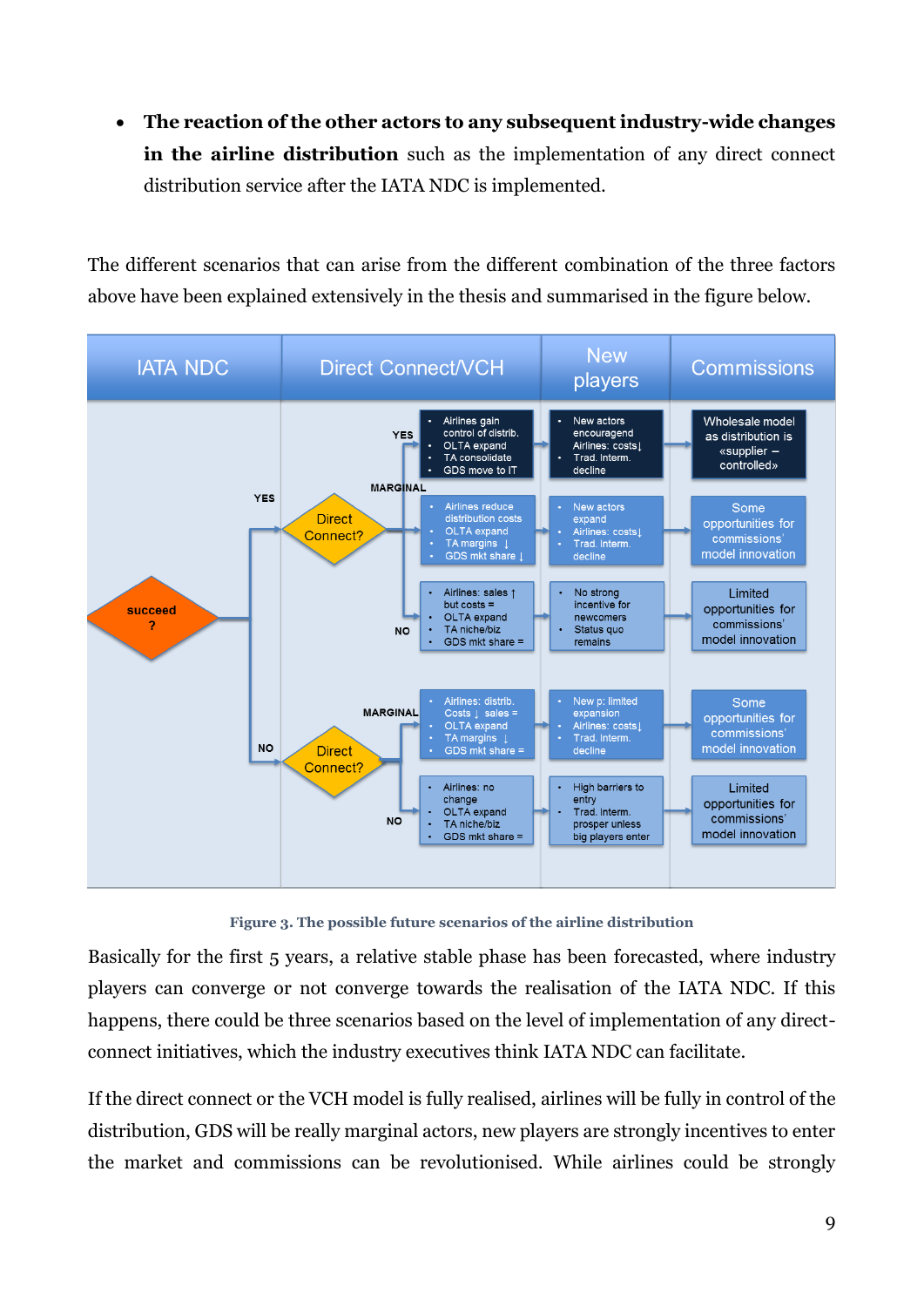incentivized to make it happen, this scenario seems to be unlikely to materialise, at least in the short term.

Much more likely is the scenario where NDC is realised and direct connect is in place but it doesn't comprehend all airlines. In this case, airlines reduce distribution costs, achieve better yields and revenues and GDS still exist and still represent an important cornerstone. This scenario is still of interest for new players and could represent a serious treat for the incumbents. Also the different balance of powers could allow for the emergence of a different commissions' model.

If the IATA NDC materialises but the direct connect model fails to emerge, airlines can still benefit from a better quality level of their sales channels but it is likely that there will not be dramatic changes in their distribution costs. Instead it could be reasonably expected that airlines will use the NDC argument to negotiate further discounts to the GDS but the value of these will not probably be more pronounced than the discounts applied today when a new participating carriers' agreement is negotiated.

There is also a not remote possibility that IATA NDC project stalls and the distribution infrastructure remains unvaried. In this case the innovation towards the new standards will be carried independently by the different GDS and by the new technological players like Farelogix that will create alternative ways of distributing airline content.

What will effectively change in this case, will again depend by the level of implementation of any direct connect initiative. In any case the maximum attainable level of GDS bypass will be for sure lower.

Looking at the micro-level, most airlines have still chances to generate greater value from the existing distribution channels without committing themselves in dramatic industry-wide changes. Some respected consultants and industry commentators that can benefit from a wider perspective of the aviation industry than a certain number of airlines executives, remarked that many airlines are not generating the whole potential that could be achieved from their assets because of organisational problems.

Interviews with industry experts and some industry reports have enlightened that in some cases:

• Network, revenue management, pricing and sales & distribution decision are taken unilaterally by their respective department leading to sub-optimisation of the results.